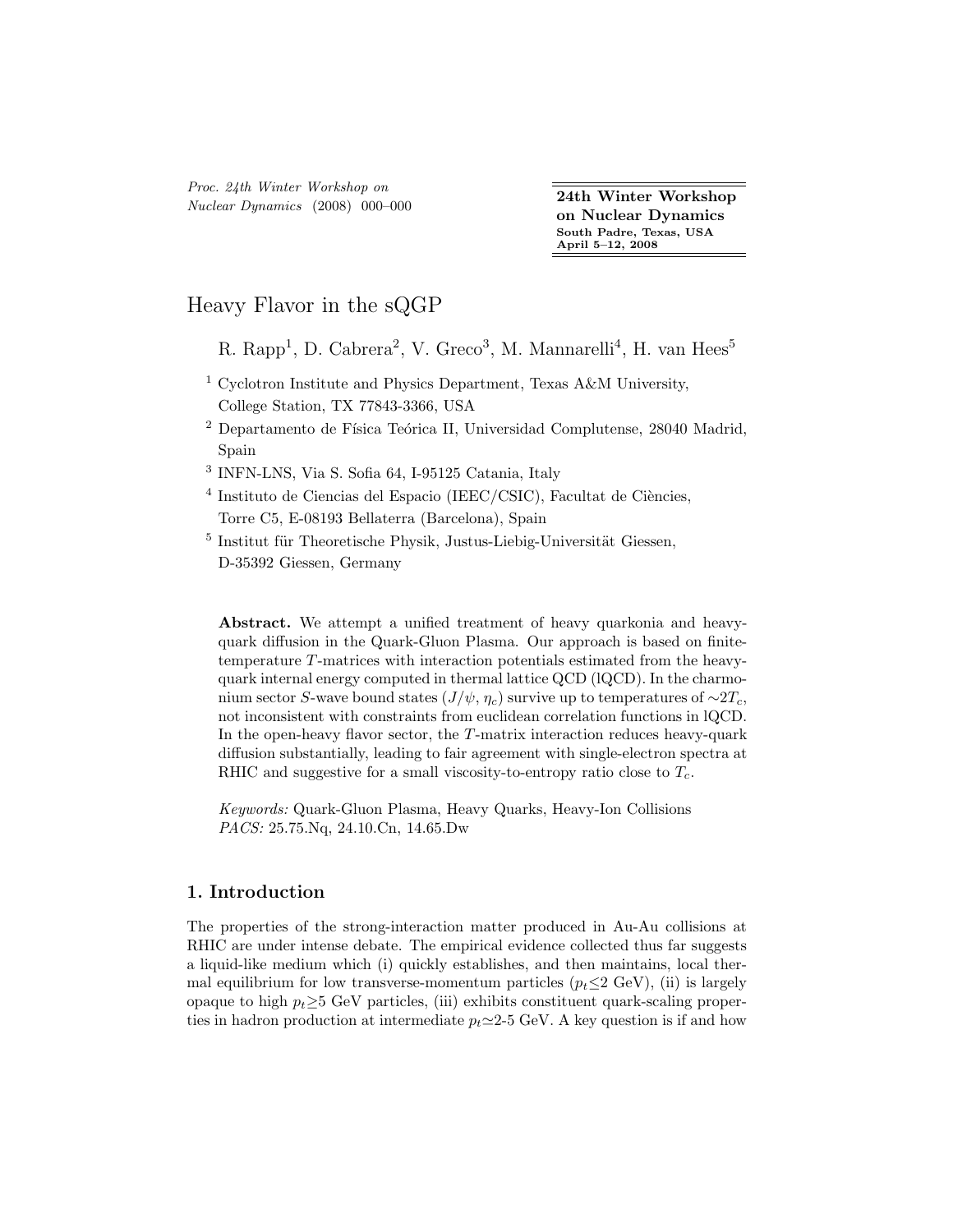

Fig. 1. Color-singlet heavy-quark internal energies at finite temperature (with the asymptotic value,  $U_{\infty} \equiv U(r \to \infty, T)$  subtracted) extracted from 3-flavor [8] (left panel) [ [4\]](#page-5-1) and quenched lQCD [ [9\]](#page-5-2) (right panel) [ [10\]](#page-5-3).

these phenomena are related  $\begin{bmatrix} 1, 2 \end{bmatrix}$  $\begin{bmatrix} 1, 2 \end{bmatrix}$  $\begin{bmatrix} 1, 2 \end{bmatrix}$  and what the relevant interactions are (e.g., radiative or elastic, perturbative or nonperturbative, gluon- or quark-driven, etc.). In this article we approach this problem via the heavy-quark (HQ) sector. For heavy quarkonia, the hope has emerged that, using potential models, one can quantitatively analyze in-medium quarkonium properties based on input from lattice QCD (lQCD), which is discussed in Sec. [2.](#page-1-0) The question arises whether similar interactions could be relevant for low-momentum properties of individual heavy quarks in the Quark-Gluon Plasma (QGP), i.e., for HQ diffusion; this is studied in Sec. [3,](#page-2-0) including applications to observables. We conclude in Sec. [4.](#page-4-0)

### <span id="page-1-0"></span>2. Heavy Quarkonia

Our starting point is a two-body scattering equation for the in-medium T-matrix of a heavy quark  $(Q)$  and antiquark  $(Q)$  [ [3,](#page-5-6) [4\]](#page-5-1),

$$
T(E, q, q') = V(q, q') + \int d^3k \ V(q, k) \ G(E, k) \ T(E, k, q') . \tag{1}
$$

<span id="page-1-1"></span>It represents a "ladder" resummation of a suitably defined  $HQ$  potential,  $V$ , and is widely used in the nuclear many-body problem as well as in the study of electromagnetic plasmas [5]; G denotes the intermediate  $Q\text{-}\bar{Q}$  propagator including selfenergy insertions due to interactions with the surrounding medium particles. The main approximations are neglecting (i) virtual  $Q\text{-}\bar{Q}$  excitations, and (ii) retardation effects in the interaction; both should be reasonable for large quark masses,  $m_Q$ . The T-matrix provides a uniform treatment of bound and scattering states which is particularly important for situations involving dissolving bound states, such as for atoms in plasma physics or quarkonia in the QGP. The precise relation between the HQ potential and free energy,  $F = U - TS$ , computed in thermal lQCD, is an open problem. We here adopt the internal energy,  $U$ , as the potential, but other choices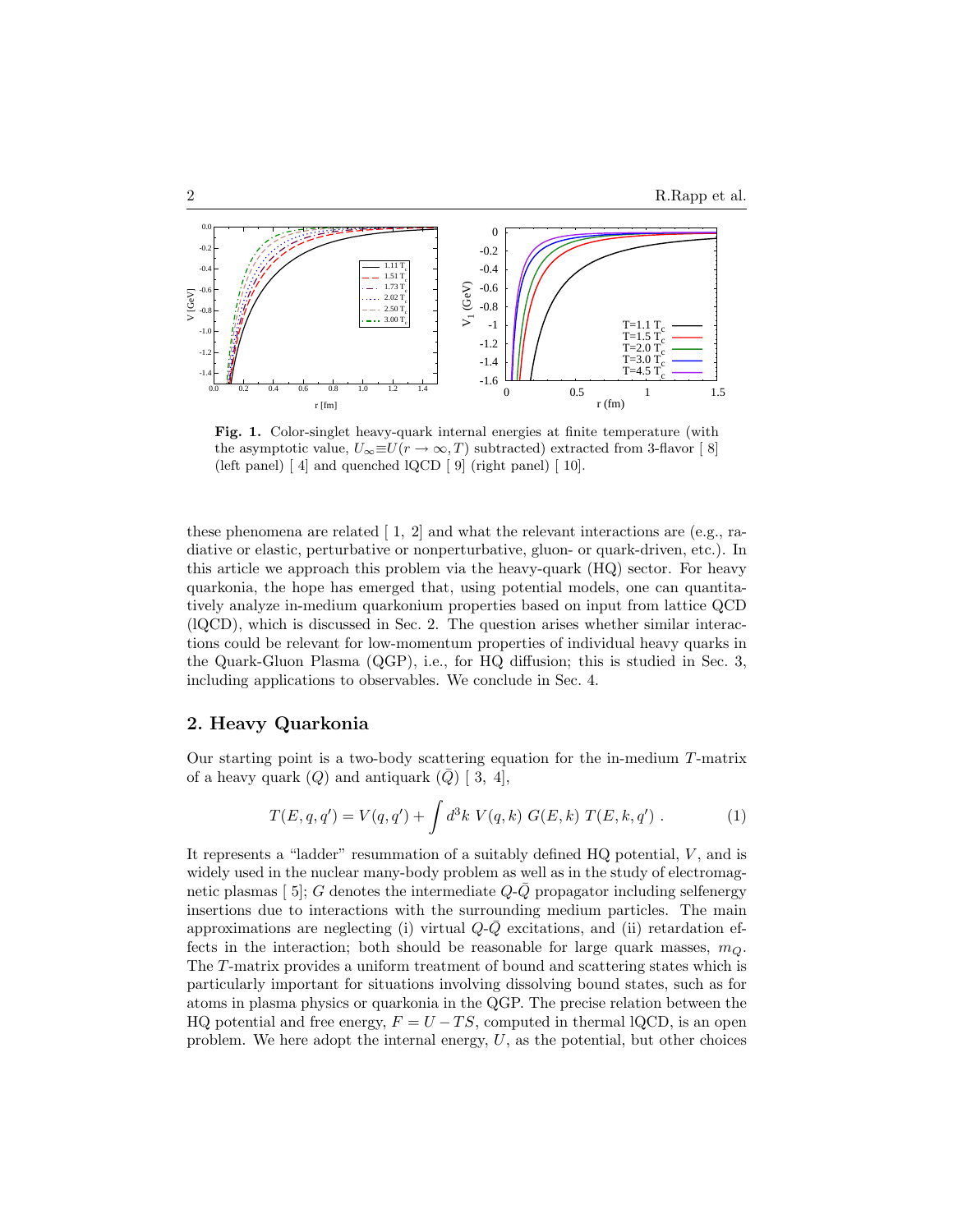

Fig. 2. Euclidean correlators for  $\eta_c$  (left) and  $\chi_{c1}$  (right) in the QGP computed within the T-matrix approach  $\lceil 4 \rceil$  using the HQ internal energy extracted from  $N_f=3$  lQCD [8]. The correlators are normalized to a reconstructed one based on the vacuum T-matrix. The increase in the  $\chi_c$  correlator is largely driven by zero-mode contributions [ [11\]](#page-5-8) implemented in quasi-particle approximation.

are possible  $\lceil 6, 7 \rceil$  $\lceil 6, 7 \rceil$  $\lceil 6, 7 \rceil$ . Figure [1](#page-1-1) shows that different extractions of U still imply up to ∼40% uncertainty. In either case, the increased color-screening leads to a reduction in charmonium binding with increasing temperature. However, when including an in-medium reduction of the c-quark mass governed by the asymptotic value of the internal energy,  $m_c^* = m_c^0 + U_\infty/2$ , the bound-state mass is almost stable. Together with the lowering of the  $c\bar{c}$  threshold,  $E_{\text{thr}}=2m_c^*$ , and nonperturbative rescattering strength generated by the T-matrix [4], the pertinent  $\eta_c$  correlator is rather stable (cf. left panel of Fig. [2\)](#page-1-1), similar to the findings in  $\text{IQCD}$  [ [12,](#page-5-11) [13\]](#page-5-12). The underlying spectral functions show that the bound state "melts" slightly above  $\sim$ 2T<sub>c</sub>. Smaller melting temperatures are found in Refs. [ [6,](#page-5-9) [7\]](#page-5-10) based on different input potentials, but the lQCD correlators can be well reproduced, due to the above-mentioned interplay between binding and threshold effects. An independent determination of the in-medium HQ mass, an improved definition of the potential, a quantitative implementation of finite width effects, as well as a coupled channel treatment to account for gluonic excitations, may be required to make further progress.

#### <span id="page-2-0"></span>3. Heavy-Flavor Transport and Observables

In Ref. [ [14\]](#page-5-13) the exchange of effective meson resonances in scattering of heavy quarks in the QGP has been introduced and found to reduce charm- and bottomquark thermalization times by a factor of ∼3 compared to elastic perturbative QCD (pQCD) scattering. When implemented into relativistic Langevin simulations for Au-Au collisions at RHIC [15], the predictions for semileptonic electron  $(e^{\pm})$  spectra from HQ decays turned out to be in fair agreement with experiment [ [16,](#page-5-15) [17\]](#page-5-16). In Ref. [ [18\]](#page-5-17), nonperturbative HQ interactions in the QGP have been evaluated by employing the same T-matrix approach as discussed in the previous section,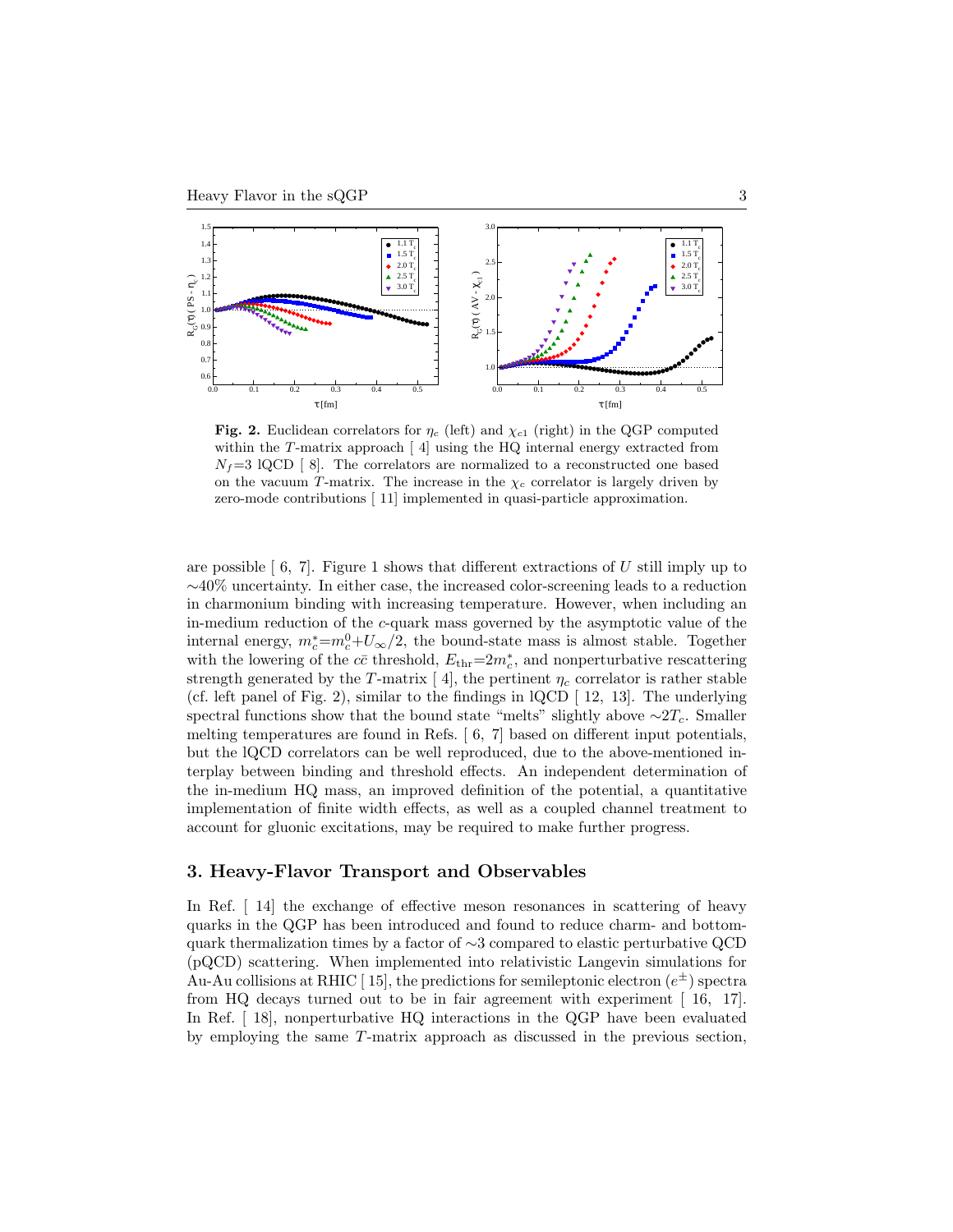

Fig. 3. Left panel: Imaginary part of the T-matrix for c-quark scattering of light quarks and antiquarks in the QGP Right panel: thermal relaxation rates for cquarks following from the nonperturbative heavy-light  $T$  matrices (upper curves at  $p=0$ ) and from LO pQCD scattering off quarks and gluons with  $\alpha_s=0.4$ .

including all color channels  $(1, 3, 6, 8)$  as well as S- and P-waves in heavy-light quark scattering. The pertinent T-matrices exhibit ("pre-hadronic") resonancelike D-meson and diquark correlations up to temperatures of  $\sim$ 1.5 and 1.2 T<sub>c</sub>, respectively, cf. left panel of Fig. [3](#page-2-0) (using the potential in the right panel of Fig. [1;](#page-1-1) in the bottom sector, the dissolution temperatures are slightly larger). The repulsive sextet and octet channels, as well as P-waves, are suppressed. The dissolution of the resonances leads to a decrease of the thermalization rate with increasing temperature, opposite to the standard behavior as found, e.g., in pQCD, cf. right panel of Fig. [3.](#page-2-0)

The heavy-light quark  $T$  matrices (supplemented by pQCD interactions with gluons) have been used to compute HQ diffusion in a Fokker-Planck approach and applied to Au-Au collisions at RHIC utilizing relativistic Langevin simulations in an expanding fireball. The resulting nuclear modification factor and elliptic flow are quite comparable to the effective resonance model  $[14, 15]$  $[14, 15]$  (see Fig. [4\)](#page-2-0), with slightly smaller (larger) effects for  $c(b)$  quarks (which is qualitatively similar to the dissociation model of Ref. [ [19\]](#page-5-18)). Uncertainties due to different extractions of the lQCD internal energy [ [10,](#page-5-3) [20\]](#page-5-19) amount to ~30%. The HQ spectra have been hadronized into  $D$  and  $B$  mesons in a combined coalescence/fragmentation framework [ [21,](#page-6-0) [15\]](#page-5-14), with subsequent semileptonic (3-body) decays into single electrons. The relative weight of charm and bottom contributions is estimated from  $d$ -Au data [22], crossing at about  $p_t^e \simeq 5$  GeV, (cf. also Ref. [23]). Note that quark coalescence at  $T_c$  naturally emerges from the "pre-hadronic" resonant correlations in the T-matrix [ [24\]](#page-6-3). The electron spectra in Au-Au collisions [ [18\]](#page-5-17), which do not involve adjustable parameters, compare well to the most recent RHIC data [ [16,](#page-5-15) [17,](#page-5-16) [23\]](#page-6-2), see left panel of Fig. [5.](#page-2-0) The HQ diffusion coefficient at  $p=0$  can be used for a schematic estimate of the viscosity-to-entropy ratio  $(\eta/s)$  in the QGP [1]; evaluating their relation in both weak- and strong-coupling limits leads to the pink band in the right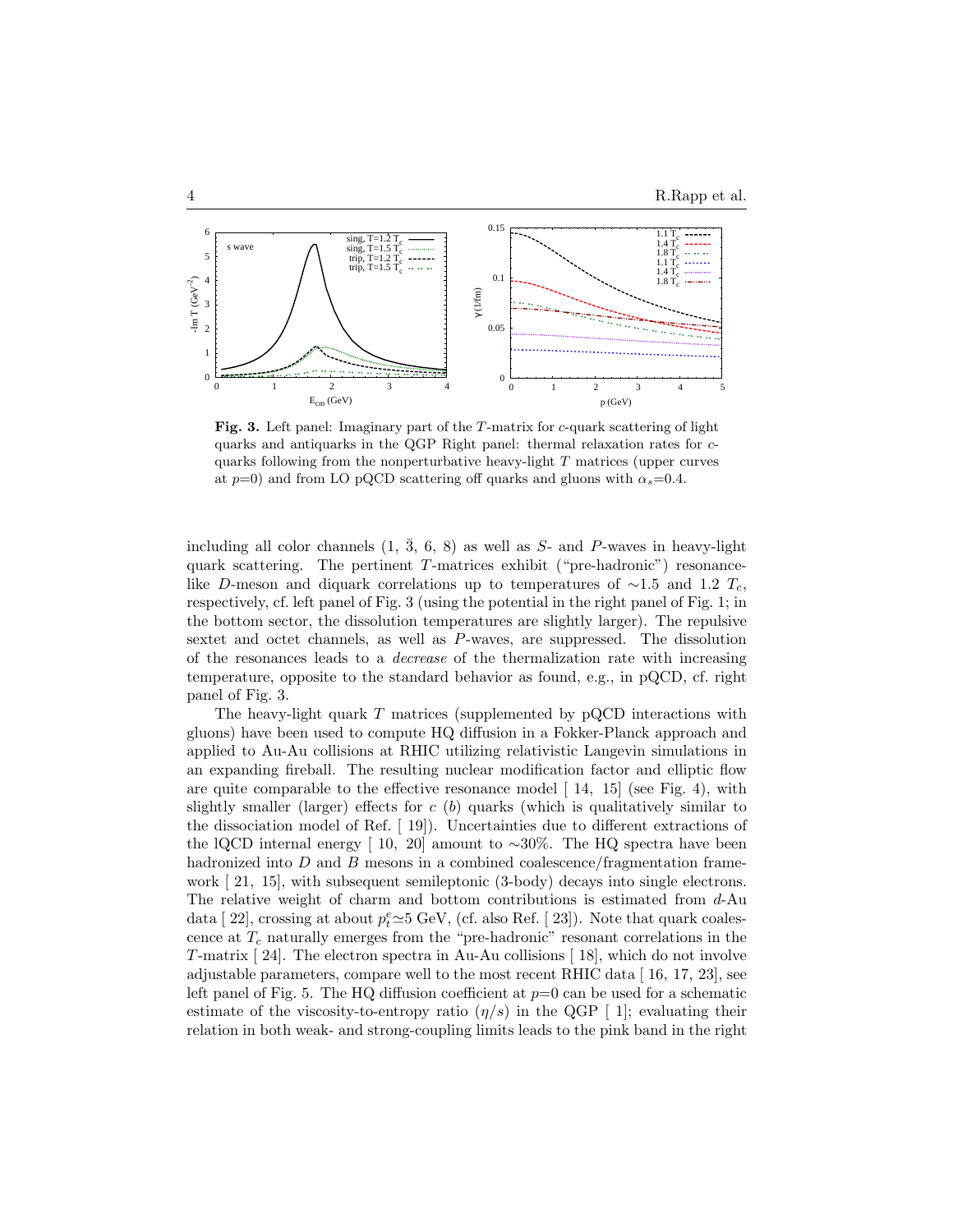

Fig. 4. HQ spectra in Au-Au collisions at RHIC utilizing relativistic Langevin simulations with nonperturbative HQ interactions [15, [18\]](#page-5-17).

panel of Fig. [5:](#page-2-0) it rises with temperature and is indicative for a strongly coupled QGP close to  $T_c$ .

## <span id="page-4-0"></span>4. Conclusions

An in-medium T-matrix approach (utilizing potentials estimated from thermal lattice QCD) has been applied to evaluate HQ interactions in the QGP. For charmonia, S-wave ground state can survive up to  $\sim 2T_c$ , roughly in line with lQCD correlators. For open heavy flavor, resonance-like correlations induce a small HQ diffusion coefficient which allows to describe  $e^{\pm}$  data and suggests a small  $\eta/s$  ratio. Several open problems remain, e.g., a proper definition of the potential, corrections to the T-matrix approach including radiative ones, and in-medium mass and width effects.

#### Acknowledgment

We thank the organizers for the invitation to a very informative workshop. This work is supported by a US National Science Foundation CAREER award under grant No. PHY-0449489, and by a Bessel Research Award from the A.-v.-Humboldt foundation.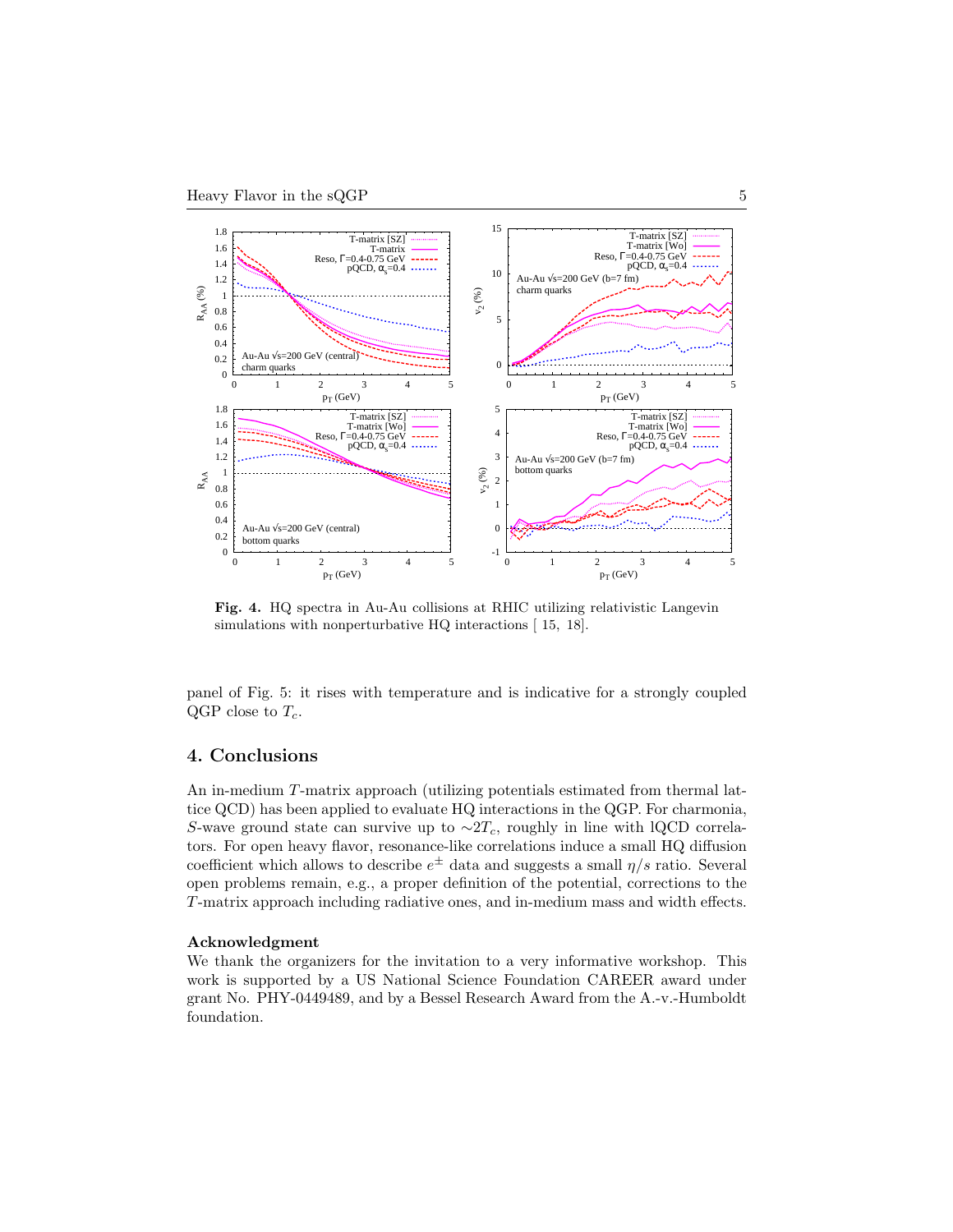

Fig. 5. Left:  $e^{\pm}$  spectra in Au-Au collisions at RHIC following from the HQ spectra in Fig. [4](#page-2-0) after hadronization and decay  $[18]$ , compared to data  $[16]$ , [17,](#page-5-16) [23\]](#page-6-2). Right: estimates of  $\eta/s$  [ [1\]](#page-5-4) for pQCD, resonance model and T-matrix approach.

#### <span id="page-5-5"></span><span id="page-5-4"></span>References

- 1. R. Rapp and H. van Hees, arXiv:0803.0901 [hep-ph].
- <span id="page-5-6"></span>2. A. Majumder, B. Müller and X.N. Wang, Phys. Rev. Lett. **99**, 192301 (2007)
- <span id="page-5-1"></span>3. M. Mannarelli and R. Rapp, Phys. Rev. C 72, 064905 (2005)
- <span id="page-5-7"></span>4. D. Cabrera and R. Rapp, Phys. Rev. D 76, 114506 (2007)
- 5. W. Ebeling et al., Quantum Statistics of Charged Many-Particle Systems, Plenum, New York (1986).
- <span id="page-5-10"></span><span id="page-5-9"></span>6. A. Mocsy and P. Petreczky, Phys. Rev. D 77, 014501 (2008).
- 7. W.M. Alberico et al., Phys. Rev. D 77, 017502 (2008).
- <span id="page-5-0"></span>8. P. Petreczky and K. Petrov, Phys. Rev. D 70, 054503 (2004)
- 9. O. Kaczmarek et al., Nucl. Phys. Proc. Suppl. 129, 560 (2004)
- <span id="page-5-8"></span><span id="page-5-3"></span><span id="page-5-2"></span>10. C.Y. Wong, Phys. Rev. C 72, 034906 (2005)
- <span id="page-5-11"></span>11. T. Umeda, Phys. Rev. D 75, 094502 (2007)
- <span id="page-5-12"></span>12. S. Datta et al., Phys. Rev. D 69, 094507 (2004)
- <span id="page-5-13"></span>13. R. Morrin et al., PoS LAT2005, 176 (2006)
- <span id="page-5-14"></span>14. H. van Hees and R. Rapp, Phys. Rev. C 71, 034907 (2005)
- <span id="page-5-15"></span>15. H. van Hees, V. Greco and R. Rapp, Phys. Rev. C 73, 034913 (2006)
- <span id="page-5-16"></span>16. A. Adare et al. [PHENIX Collaboration], Phys. Rev. Lett. 98, 172301 (2007)
- <span id="page-5-17"></span>17. B. I. Abelev et al. [STAR Collaboration], Phys. Rev. Lett. 98, 192301 (2007)
- <span id="page-5-18"></span>18. H. van Hees et al., Phys. Rev. Lett. 100, 192301 (2008)
- <span id="page-5-19"></span>19. A. Adil and I. Vitev, Phys. Lett. B 649, 139 (2007)
- 20. E. V. Shuryak, I. Zahed, Phys. Rev. D 70, 054507 (2004)